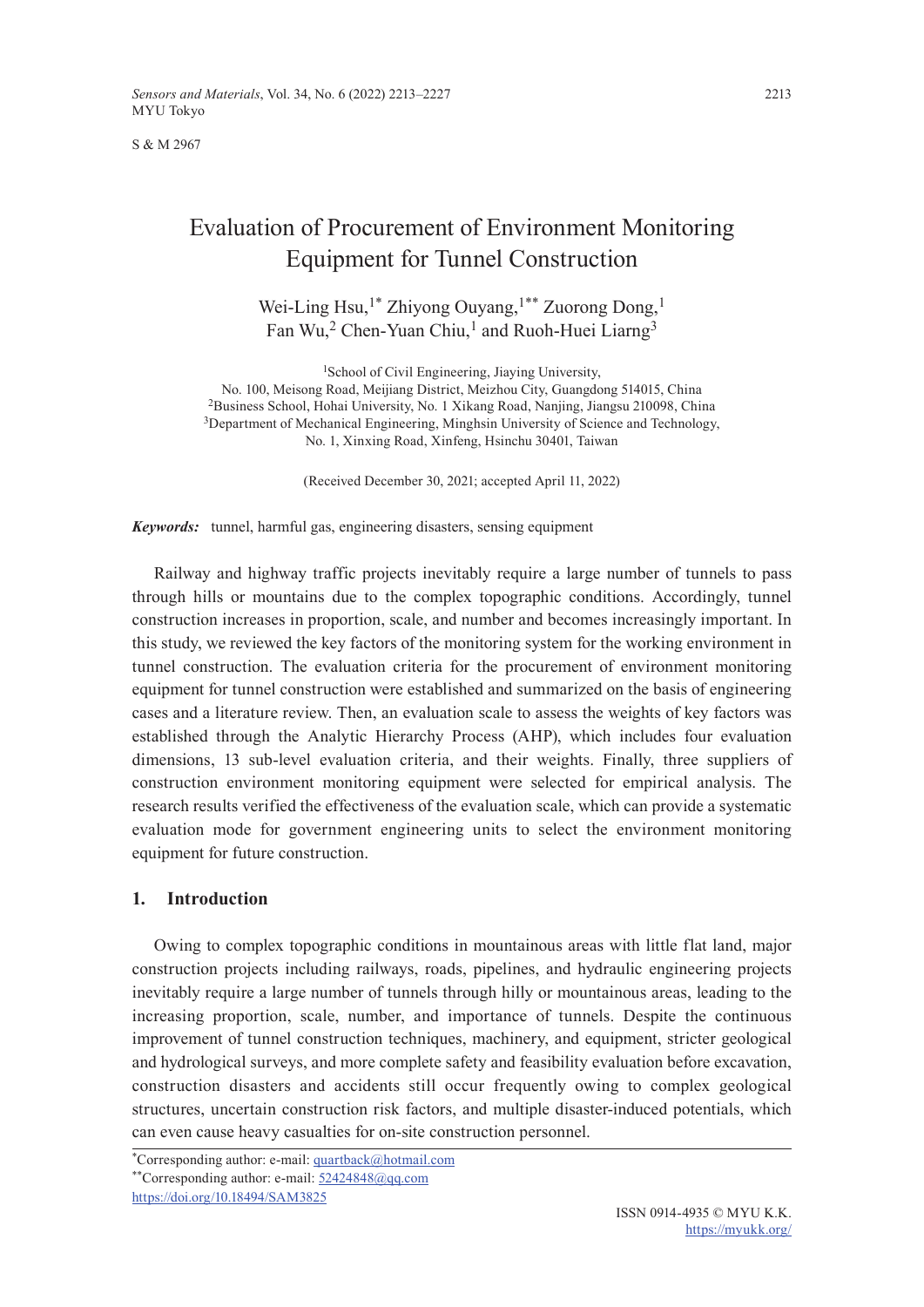Compared with other industries, safety health management, personnel safety, safe work habits, and operating safety protection are particularly complex for personnel involved in tunnel construction. Therefore, more uncontrollable factors are involved in the compliance of tunnel construction personnel with safety regulations. Meanwhile, tunnel construction also has specific features, such as various types of engineering works, frequent changes of operating personnel, a poor operating environment, unstable operating sites, climatic factors, geometric and environmental factors, and the variation of hazards as a project progresses. In past research, there have been much discussion on landslides,<sup>(1)</sup> fires,<sup>(2)</sup> and floods<sup>(3)</sup> in construction projects but less discussion on the monitoring of harmful gases in tunnels during their construction. Therefore, it is especially important to choose a qualified supplier of systems for sensing hazardous gases.

Because of poor management, a multilayer contract system, and low-price bidding, it is difficult to implement health and safety policies in the construction industry; therefore, the incidence of major occupational accidents in the construction industry has remained high. In addition, workers in the construction industry need to move constantly during the operation, while the construction equipment and facilities are mostly temporary structures. Unsafe factors at the worksite or the negligence of equipment and personnel can lead to safety accidents or disasters, which not only delay the engineering schedule and cause financial loss but also have psychological and financial impacts on the families of victims.(4)

Government agencies consider many factors including product quality, contact implementation ability, and customer complaint management when selecting suppliers, but decision-makers and contractors have no accurate criteria for selecting appropriate suppliers. Therefore, it is important to construct a favorable evaluation mode to help decision-makers select suitable supplier partners and improve the government's purchasing performance through appropriate performance evaluation.

In this study, to comprehensively review the key factors of the monitoring system for tunnel construction, evaluation criteria for the procurement of environment monitoring equipment for tunnel construction were established and the procurement performance system was evaluated. Then, the latest trends of sensing and monitoring systems were investigated by combining the opinions of experts and a questionnaire survey. Finally, various evaluation criteria and properties were summarized by collecting the opinions of an expert group, and a set of objective evaluation criteria was established through the Analytic Hierarchy Process (AHP) to select the optimal supplier partner of environment monitoring equipment. We also investigated the disasters that have occurred in tunnel construction, summarized the gases harmful to construction workers during construction, and conducted multivariate data analysis to derive a selection mechanism for suppliers of hazardous gas sensing equipment. Therefore, relevant recommendations can be made on the basis of the results of this study.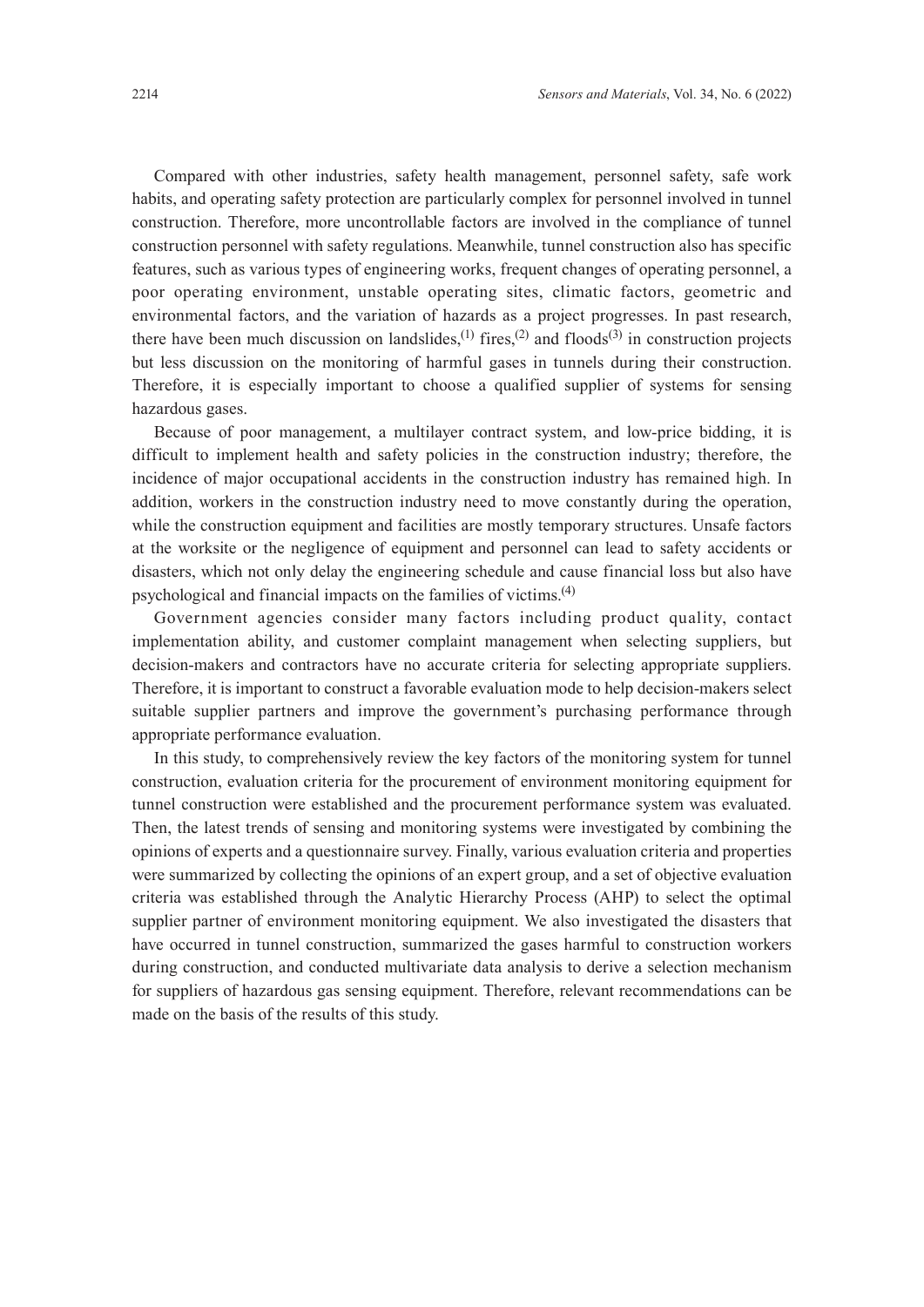# **2. Evaluation Criteria for Procurement of Environment Monitoring Equipment for Tunnel Construction**

By analyzing engineering disasters and reviewing the historical literature, we found that AHP and grey correlation analysis are suitable for evaluating construction environment monitoring equipment. Grey correlation analysis can be used for quantitative analysis and comprehensive appraisal through comparison;<sup>(5)</sup> however, various factors are assigned with equal weights in the calculation of the grey correlation coefficient, which markedly differs from practical requirements. AHP is capable of determining objective weights based on group decisions,<sup> $(6,7)$ </sup> which compensates for the shortcomings of grey correlation analysis. In this study, the literature on the criteria and characteristics of construction environment monitoring equipment was reviewed and analyzed by AHP to generalize appropriate selection criteria and evaluate characteristics.

### **2.1 Trend in development of environment monitoring equipment for tunnel construction**

In a tunnel operating environment, construction personnel may be exposed to hazardous substances and abnormal effluent.

- (1) Hazardous substances. The hazardous substances in a tunnel mainly include overflowing gas resulting from the excavation of carbonized land, harmful gases produced in concrete spraying and blasting, oxygen-deficient air generated by oxygen absorption by reductive components such as soil and rocks in excavation, and harmful gases produced during the construction of waterproof membranes.(8)
- (2) Abnormal effluent. In mountainous areas with high precipitation or a high underground water level, abnormal effluent may be induced during excavation in fractured formations and fault fracture zones, which may lead to collapses, rockfalls, and a large volume of water at the excavation face. Workers may not be able to escape in time, and may drown or be buried alive.

During tunnel construction, automatic sensing and monitoring play an important role in preventing tunnel deformation and collapse, which also affect construction procedures. To ensure both safety and economy, a tunnel should be monitored during construction. Such monitoring is an important part of tunnel construction management. Through field monitoring, dynamic environmental data can be obtained during construction, providing reliable data for tunnel engineering design and construction guidance. Table 1 lists the sensors used for monitoring geological structures for disaster prevention and control during construction.

| Applications of various sensors for monitoring geological structures. |                                                                          |
|-----------------------------------------------------------------------|--------------------------------------------------------------------------|
| Type                                                                  | Monitoring items                                                         |
| Structure safety monitoring                                           | Inclinometer, water manometer, cycloid meter, load meter, extensometer,  |
|                                                                       | subsidence recorder, etc.                                                |
| Tunnel safety monitoring                                              | Subsidence recorder, extensometer, convergence gauge, crack meter, water |
|                                                                       | manometer, soil pressure gauge, inclinometer, strain gauge, etc.         |
| Safety monitoring in construction                                     | Inclination tube, inclination disk, water manometer, water level gauge,  |
|                                                                       | subsidence recorder, strain gauge, etc.                                  |

Applications of various sensors for monitoring geological structures.

Table 1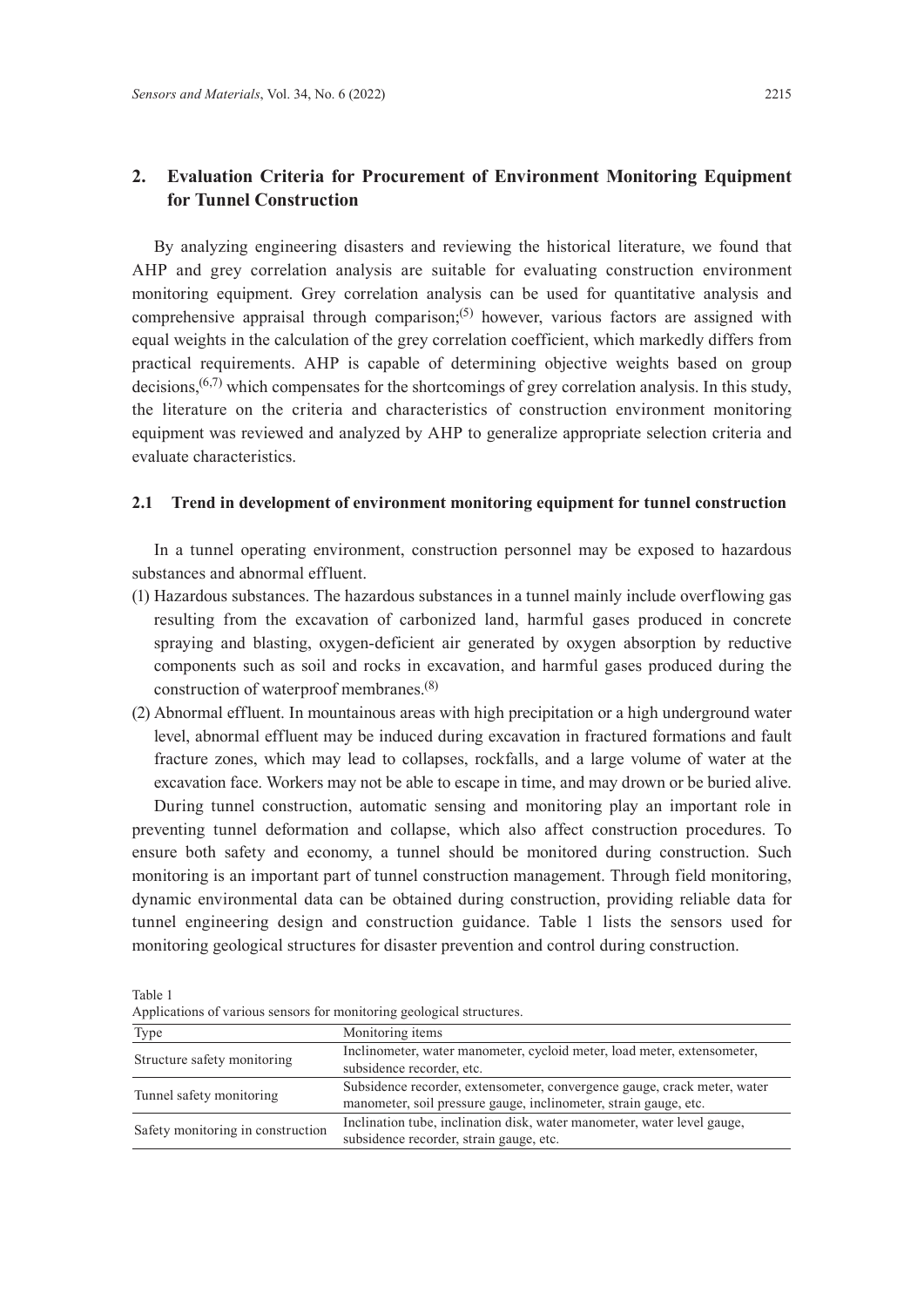With the development of high-technology industry, severe damage caused by accidents and occupational injuries have also increased. People can work in harsh conditions and prevent harm caused by gases by monitoring their concentration in the operating environment in real time.  $(9,10)$ Monitors for harmful gases have become important devices in the construction industry to ensure the health and safety of workers. The characteristics of gas monitors and the latest data can serve as a basis for system design. Currently, well-established analysis plans have been developed to select and install suitable gas monitors meeting the requirements of convenience, light weight, real-time monitoring, and accuracy. To ensure accuracy, gas monitors should be calibrated, maintained, and managed regularly. Table 2 lists the application ranges of various gas monitors and sensors.

A fully automatic monitoring, recording, and warning system can collect, organize, calculate, and analyze signals measured by various monitoring devices and automatically send alarms in case of danger.<sup> $(11,12)$ </sup> The processes of such a system mainly consist of signal collection, signal transmission, and data processing.<sup> $(13,14)$ </sup> Signals are collected by various monitoring devices installed at the construction site, which are transmitted by cable or wireless transmission and finally processed by the fully automatic monitoring, recording, and warning system. The system can automatically scan various types of signals, then record and analyze the signals with built-in programs, and finally plot, display, and print various types of charts. In addition, various warning values can be set so that the system can automatically send an alarm when a measured value is close to a dangerous level. Figure 1 shows the architecture of a fully automatic monitoring, recording, and warning system.

An automatic site monitoring and control system equipped with offline reading and monitoring functions has been developed. Through data acquisition cell units (Cells), the monitoring data can be wired or wirelessly connected to a computer in the monitoring station via

| . .                          |                                           |                                                                                                     |  |  |
|------------------------------|-------------------------------------------|-----------------------------------------------------------------------------------------------------|--|--|
| Item                         | Contents                                  | <b>Notes</b>                                                                                        |  |  |
|                              | Monitoring of high-pressure               | Monitoring leakage gases such as SiH <sub>4</sub> , PH <sub>3</sub> and AsH <sub>3</sub> from gas   |  |  |
| Industrial safety            | and toxic gases                           | cylinders, pipes, and storage tanks                                                                 |  |  |
|                              | Tunnel engineering                        | Safety monitoring in tunnel engineering including monitoring                                        |  |  |
|                              | monitoring system                         | of CO and noise                                                                                     |  |  |
|                              | Mobile explosion detector                 | Monitoring emergency leakage and inspecting pipe leakage of,<br>for example, combustible gases      |  |  |
|                              | Detection at confined sites               | Measuring contents of gases such as CO and O before entering                                        |  |  |
|                              | before work                               | confined spaces to work to ensure personnel safety                                                  |  |  |
|                              | Fixed detector of personal                | Measuring concentrations of various gaseous pollutants at fixed                                     |  |  |
| Industrial<br>hygiene/health | exposure                                  | positions                                                                                           |  |  |
|                              | Portable detector of personal<br>exposure | Evaluating exposure of various workers                                                              |  |  |
|                              | Discharge pipes                           | Monitoring types and concentrations of various pollutants in                                        |  |  |
| Environmental<br>protection  |                                           | discharge pipes during tunnel construction                                                          |  |  |
|                              | Periphery of tunnel<br>engineering        | Monitoring gases escaping from perimeter of tunnel                                                  |  |  |
|                              | Atmospheric environment                   | Air pollution monitoring stations for detecting various standard<br>pollutants and toxic pollutants |  |  |
| Others                       | Mobile pollution sources                  | Monitoring exhaust gases of tunnel engineering turbine trucks                                       |  |  |
|                              |                                           |                                                                                                     |  |  |

Table 2 Application ranges of gas monitors and sensors.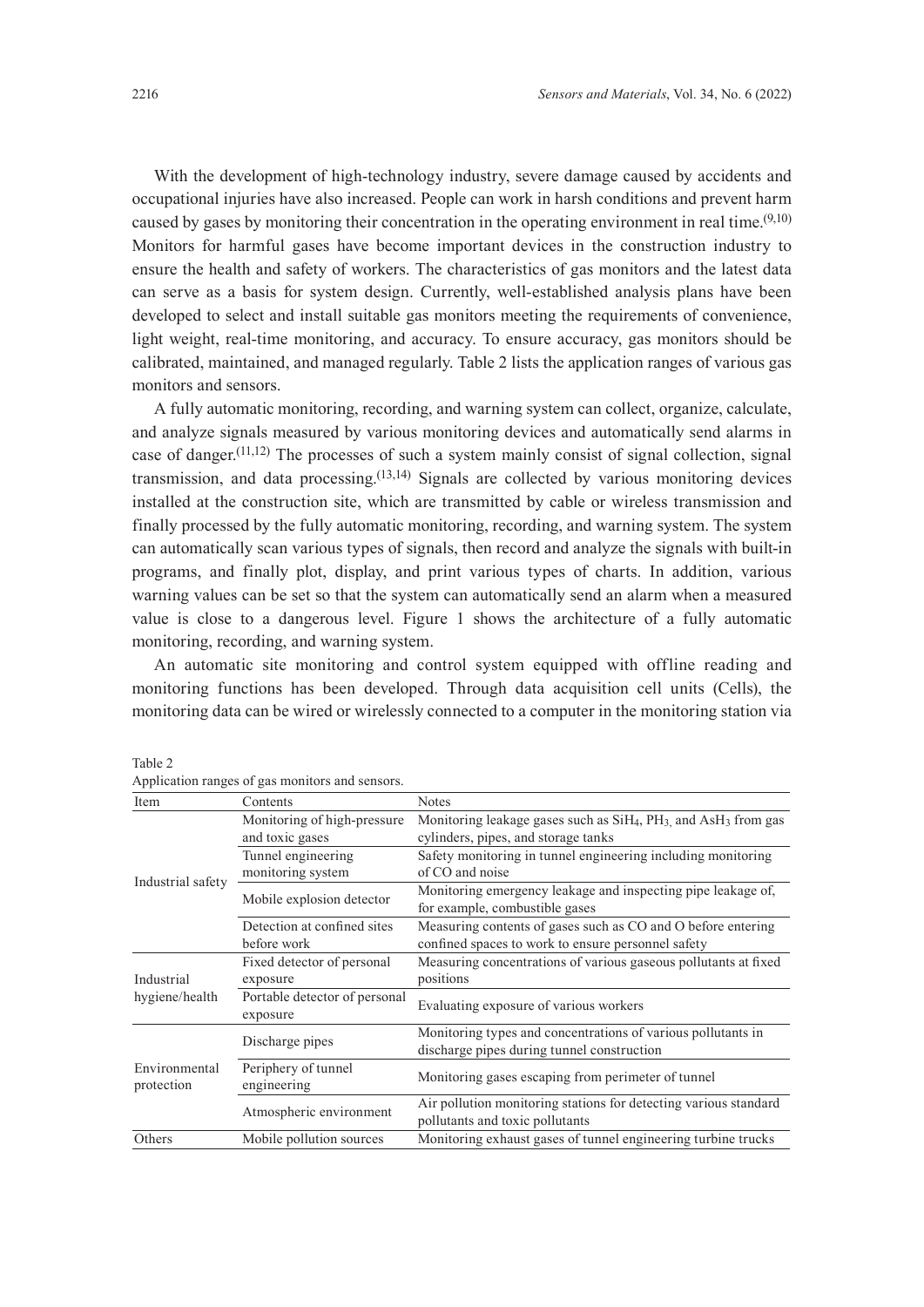

Fig. 1. (Color online) Illustration of fully automatic monitoring, recording, and warning system.

a network. A notebook computer can also directly read the monitoring data. Even in the case of transmission cable damage and signal interference, monitoring and reading are not affected. All the information at the monitoring station, including the data, video, and audio, can be aggregated in the central control room, which is equipped with databases consisting of high-volume harddisk devices and CD-ROM drivers, and a telecom network server. The offices of decisionmakers or consultant companies at the telemetering terminal can communicate various signals with the monitoring room through a telecommunication network.

### **2.2 Establishment of procurement evaluation criteria for monitoring equipment**

In 1966, Dickson defined and proposed 23 criteria for the assessment and selection of suppliers.<sup>(15)</sup> He pointed out that the top three criteria in selecting suppliers are quality, delivery time, and past performance. For the case of a just-in-time management environment, Ansari and Modarress proposed six evaluation criteria for suppliers: quality, delivery time, price, attitude, geographic position, and packing capability.<sup>(16)</sup> O'Shaughnessy and O'Shaughnessy argued that the level of importance and criteria for procurement are different for different types of products.<sup> $(17)$ </sup> For example, quality and prices should be the top priorities when purchasing routine consumer products, while delivery time and service are the main concerns when purchasing procedural products. Browning *et al.* believed that purchasers pay attention to five items while making procurement strategies, namely, delivery time, price, productivity, technical capability, and production equipment.<sup>(18)</sup> In practical supply chain management, the modern, intelligent, and sustainable decision-making criteria for supplier selection are twofold: the determination of standard weights and the ranking of suppliers.<sup> $(19)$ </sup> In this study, the evaluation hierarchy and criteria for equipment procurement are established on the basis of past safety disasters in tunnel construction, a literature review, and in-depth interviews with senior engineers, scholars, and experts of tunnel construction.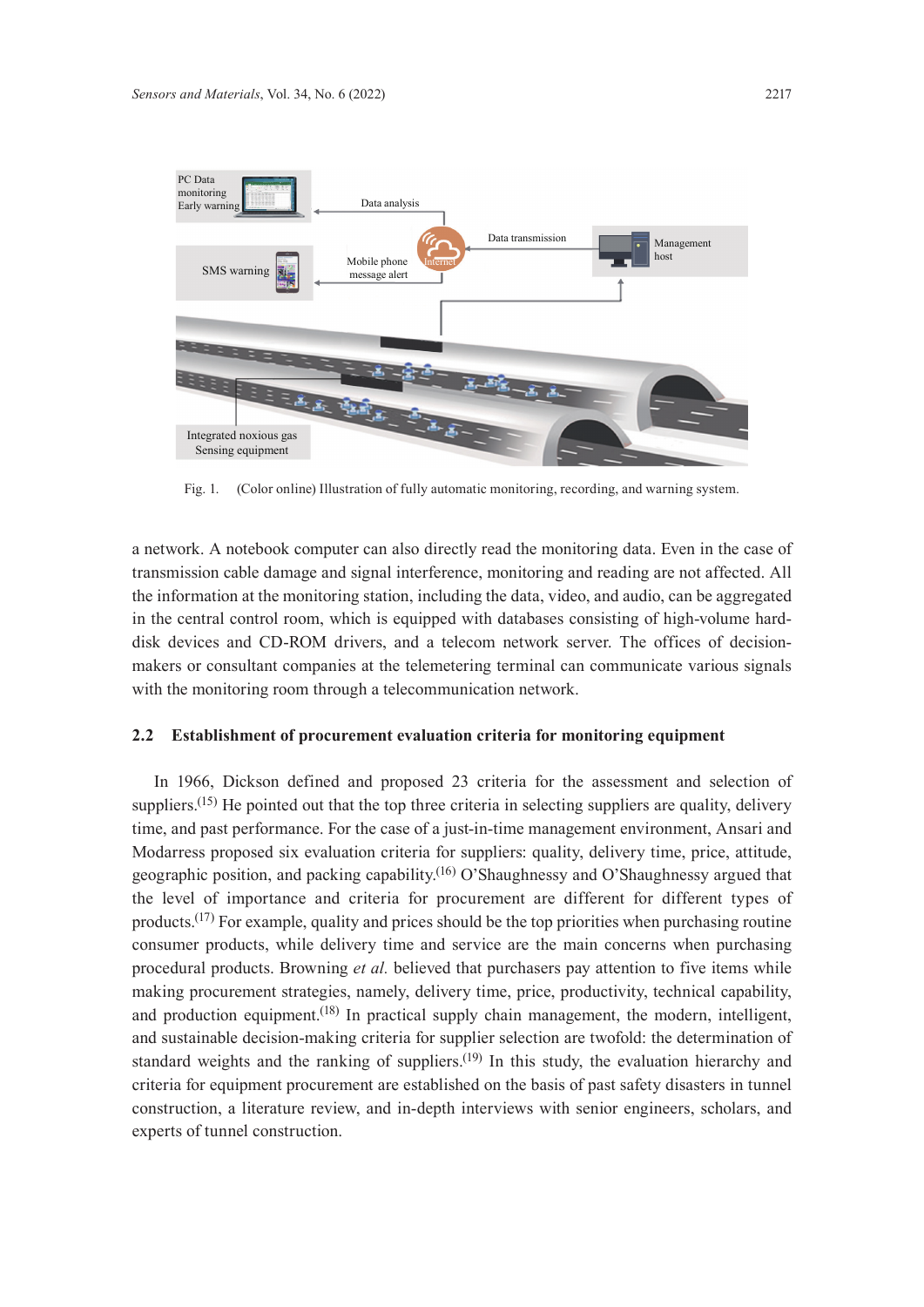The formal questionnaire designed in this study consists of three layers. The first layer reflects the evaluation theme of monitoring equipment procurement, the second layer reflects the evaluation of monitoring equipment procurement, and the third layer reflects the evaluation criteria. As shown in Fig. 2, the first layer represents the research object; the second layer consists of four evaluation dimensions for the procurement of environment monitoring equipment, i.e., quality evaluation, delivery time evaluation, cost evaluation, and management control evaluation; and the third layer includes 13 evaluation criteria under the four dimensions of the second layer, which are described in detail below.

- A. Four evaluation criteria for quality: product yield rate, sensor precision, safety and stability, and sensing speed.
- B. Three evaluation criteria for delivery time: emergency delivery capability, contractual capability, and reaction capability to order change.
- C. Three evaluation criteria for cost: payment method of purchaser, negotiation space for purchase quantity, and quotation competitiveness.
- D. Three evaluation criteria for management control: crisis management capability, the capability of dealing with defective products, and customer complaint handling capability.



Fig. 2. Hierarchy of evaluation criteria for monitoring equipment procurement.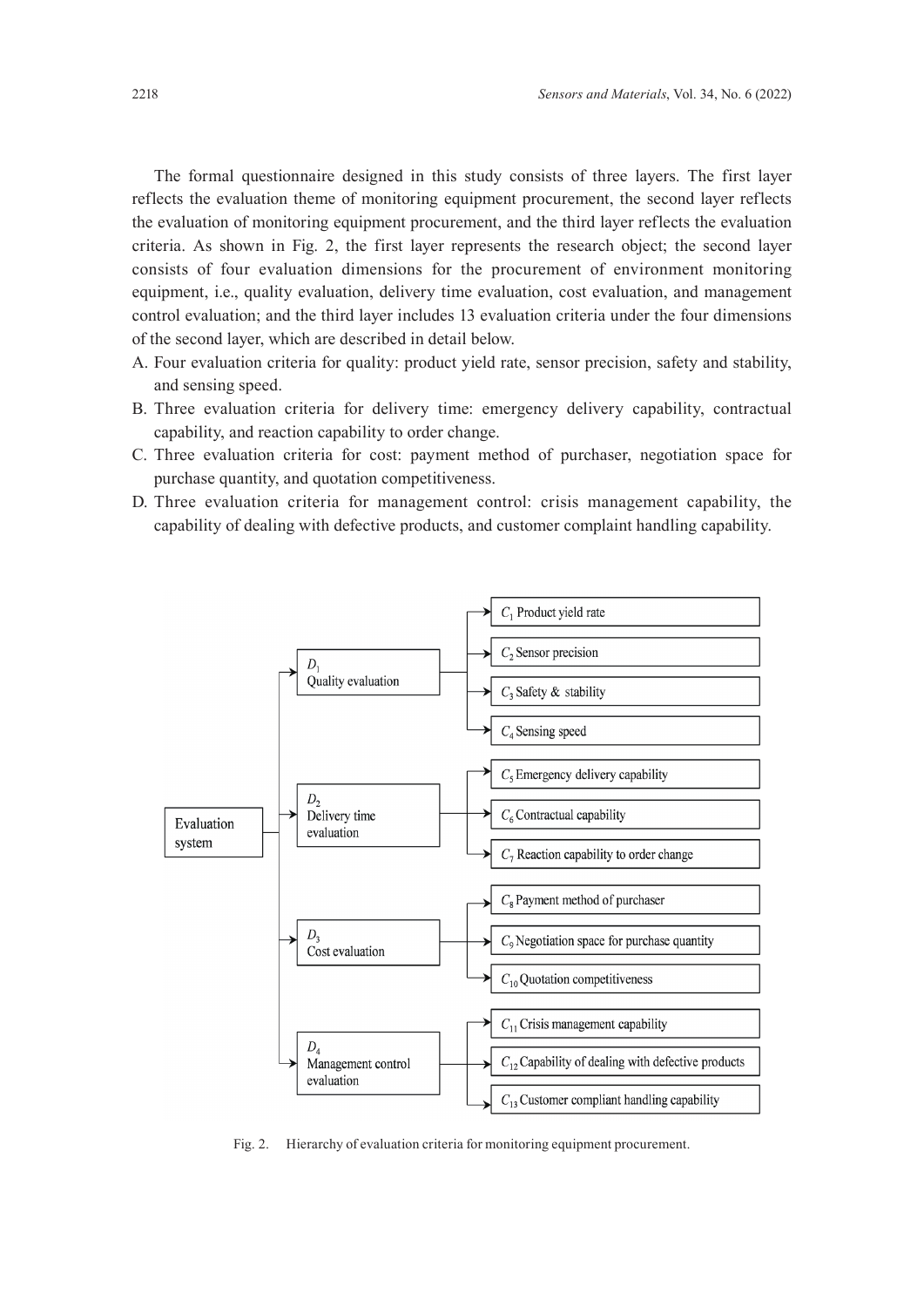### **3. Methods**

The multi-criteria decision-making method has been systematically investigated in academia since 1959. Adams and Fagot discussed the value function principle from an undifferentiated perspective.<sup>(20)</sup> Afterward, Krantz proposed an additive value function based on measure theory; accordingly, decision-making criteria were used to compare specific points between different schemes, measuring rules, or standards, and as a preference-measuring model.<sup>(21)</sup> The criteria generally include objectives and attributes. Multi-objective decision-making  $(MODM)^{(22,23)}$  or multi-attribute decision-making  $(MADM)^{(24,25)}$  can also be referred to as multi-criteria decisionmaking (MCDM).(26,27)

#### **3.1 AHP**

AHP, proposed by Thomas L. Saaty, a professor from the University of Pittsburgh, is a decision-making method that has been applied in the U.S. Department of Defense contingency planning investigation.(28) It has been extensively applied in many fields, mainly for decisionmaking in uncertain cases or with multiple evaluation criteria, particularly for the evaluation of qualitative information. Through AHP, decision-makers can establish different hierarchical structures for complex evaluation problems using the system structure method, and then decompose these problems at different levels. By facilitating quantitative judgment, AHP can help decision-makers gain in-depth knowledge and reduce the risk of decision-making errors.

In this study, key criteria were determined by analyzing documents on monitoring equipment in tunnel construction, summarizing sensing devices employing the latest technologies, and interviewing engineers with practical experience. Then, the weights of various criteria were calculated with AHP. Finally, a procurement evaluation system for environment monitoring equipment for tunnel construction was established, which can meet the requirements in the rapid development of sensor application technologies in the Internet of Things (IoT) era.

# **3.2 Implementation procedures of AHP**

#### **A. Definition of decision-making problem of construction environment monitoring system**

For the procurement evaluation of environment monitoring equipment, all possible causes of impacts should be included in the questions. Also, a focus group consisting of scholars, experts, and engineers with practical experience should be established to determine the scope of the problem.(29)

#### **B. Establishment of decision-making groups**

In this study, a focus team including 11 experts was established to address the evaluation and decision-making problems of monitoring equipment procurement, which involved different domains and complexity degrees. Owing to the different preferences of various experts in the decision-making group, the feasible plans or schemes have different weights. Accordingly, the preferences of the experts should be integrated before or after the supplier is selected.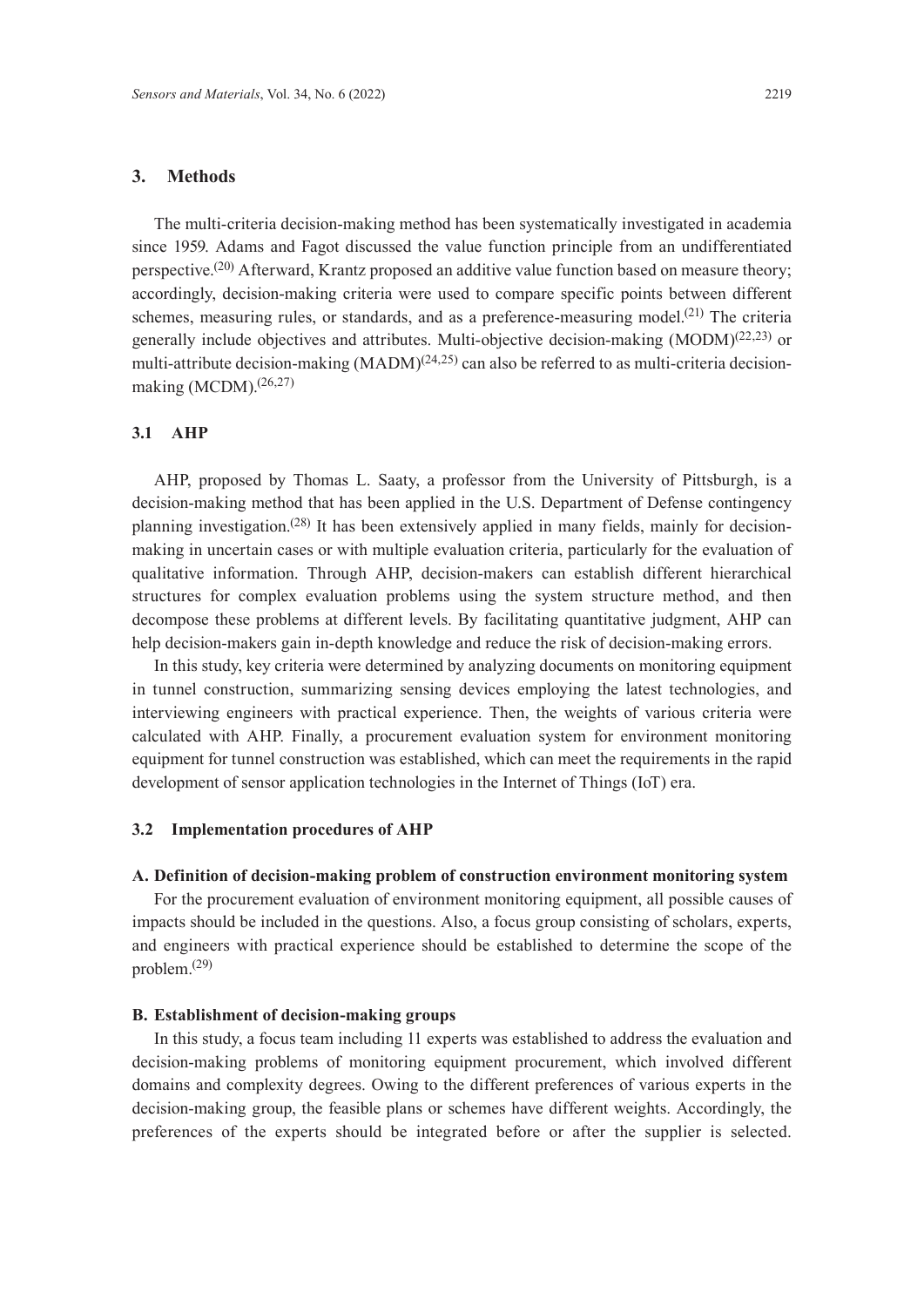Specifically, pre-integration mainly includes the geometric mean and the majority decision, while the integration after the decision of the supplier adopts the geometrical mean.

# **C. Establishment of hierarchical structure**

A hierarchical structure should be established and decomposed when dealing with complex problems. Assuming that it is not easy for humans to compare seven or more things simultaneously,<sup> $(30)$ </sup> the number of factors in each level should not exceed seven. This stage includes three steps: defining problems, clarifying the definitions, and determining factors and hierarchies. The hierarchical structure is established to identify all the factors in the hierarchical structure and establish the hierarchical relationship among these factors, which connect questions and answers. Each level in the hierarchical structure is influenced only by the upper level, and the various factors are independent of each other. The hierarchical structure can show good consistency only if the above conditions are satisfied.

# **D. Questionnaire design, survey, and establishment of pairwise comparison matrix**

Factors in each level were evaluated using the factors in the upper layer as the evaluation criterion. For the factors of the same level, a pairwise comparison was performed, and the evaluation scales (1–9) are listed in Table 3. Accordingly, the pairwise comparison matrix *A* can be obtained. For the comparison of *n* factors, *n* × (−1) / 2 pairwise comparisons should be made. Assuming that *aij* denotes the ratio of factor *i* to factor *j*, the ratio of factor *j* to factor *i* equals the inverse of  $a_{ij}$ , that is,  $1/a_{ij}$ . Similarly, each factor in the lower triangular part of pairwise comparison matrix *A* is the multiplicative inverse of the corresponding factor in the upper triangular part, as shown by Eq. (1).

$$
A = [a_{ij}] = \begin{bmatrix} 1 & a_{12} & \dots & a_{1n} \\ 1/a_{12} & 1 & \dots & a_{2n} \\ \dots & \dots & \dots & \dots \\ 1/a_{1n} & 1/a_{1n} & \dots & 1 \end{bmatrix}
$$
 (1)

Given the weights of various factors, Eq. (1) can be rewritten as

Table 3 Evaluation scales between factors

| Evaluation scale Definition |                        | Explanation                                                     |
|-----------------------------|------------------------|-----------------------------------------------------------------|
|                             | Equal importance       | Equal contribution degrees of two comparison factors            |
| $\mathcal{R}$               | Slight importance      | Slight preference to a scheme based on experiences and judgment |
| -5                          | Essential importance   | Strong preference to a factor based on experiences and judgment |
|                             | Very strong importance | Extremely strong preference to a factor in the reality          |
| 9                           | Absolute importance    | Absolute preference to a scheme based on enough evidence        |
| 2, 4, 6, 8                  | Intermediate values    | In case of compromise value                                     |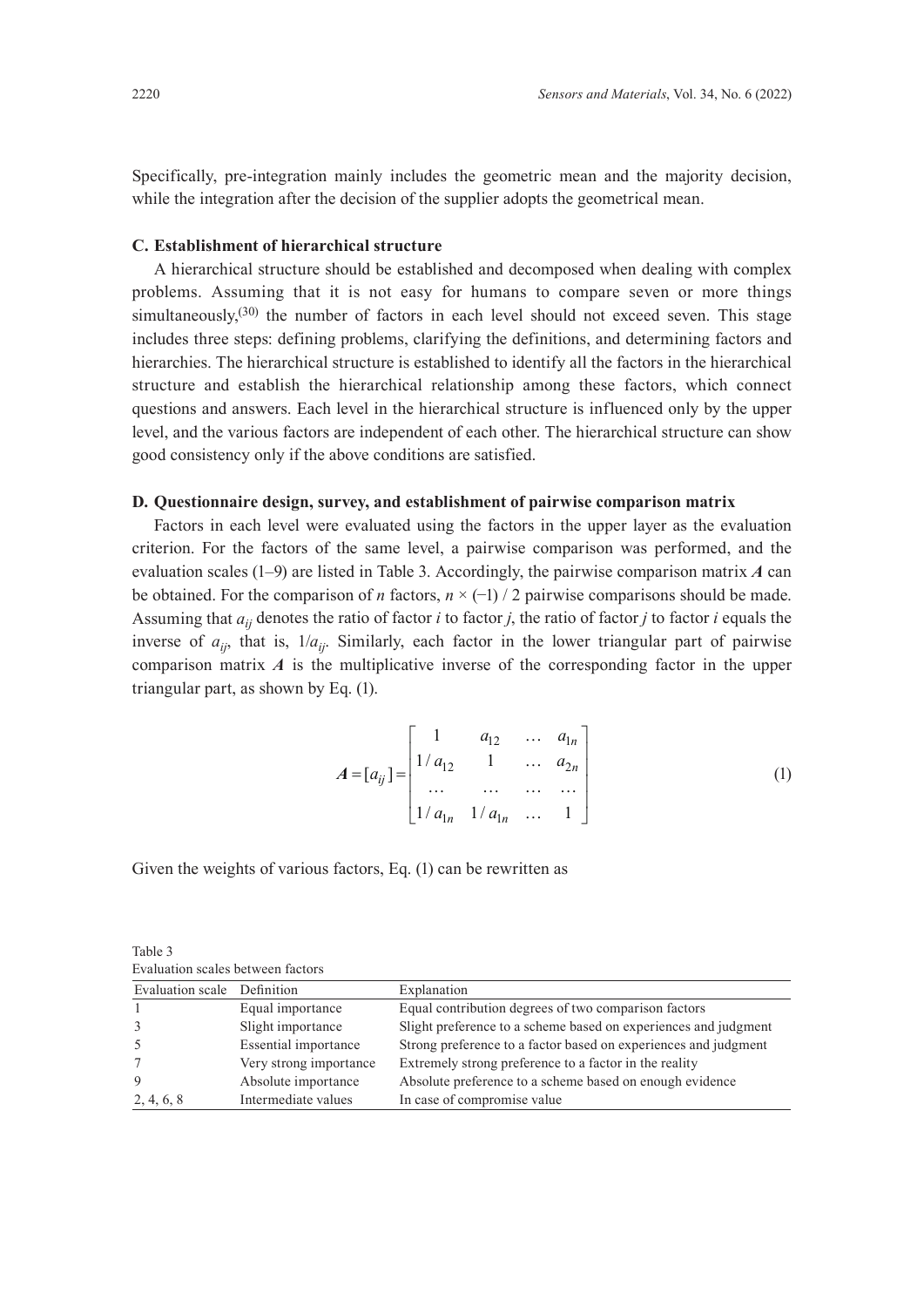$$
A = [a_{ij}] = \begin{bmatrix} 1 & a_{12} & \dots & a_{1n} \\ 1/a_{12} & 1 & \dots & a_{2n} \\ \dots & \dots & \dots & \dots \\ 1/a_{1n} & 1/a_{2n} & \dots & 1 \end{bmatrix} = \begin{bmatrix} 1 & w_1/w_2 & \dots & w_1/w_n \\ w_2/w_1 & 1 & \dots & w_2/w_n \\ \dots & \dots & \dots & \dots \\ w_n/w_1 & w_2/w_n & \dots & 1 \end{bmatrix} .
$$
 (2)

where  $w_i$  denotes the weight of factor  $i$  ( $i = 1, 2, ..., n$ ), and  $a_{ij}$  denotes the ratio of the relative importance between any two factors  $(i = 1, 2, ..., n; j = 1, 2, ..., n)$ .

#### **3.3 Calculation of eigenvalues and eigenvectors**

After obtaining the pairwise comparison matrix, eigenvectors or advantageous vectors were calculated using an eigenvalue solution by numerical analysis to determine the weights of various factors at different levels. The column-vector geometrical averaging normalization proposed by Saaty in 1980, also known as normalization of the geometric mean of the rows, is the most commonly used method for calculating eigenvectors. By multiplying the factors in various rows/columns, geometrical averaging, and normalization, the eigenvector matrix  $W_i$  can be calculated as

$$
W_{i} = \frac{\left(\prod_{j=1}^{n} a_{ij}\right)^{\frac{1}{n}}}{\sum_{i=1}^{n} \left(\prod_{j=1}^{n} a_{ij}\right)^{\frac{1}{n}}}, \qquad i, j = 1, 2, \cdots, n. \tag{3}
$$

A new eigenvector matrix  $W_i'$  is obtained by multiplying  $W_i$  by the pairwise comparison matrix *A*. Each vector in the new eigenvector matrix  $W_i'$  is divided by the vector in the original eigenvector matrix *Wi* . After taking the arithmetic average, *λmax* is obtained as

$$
\lambda_{\max} = \frac{1}{n} \left( \frac{W_1'}{W_1} + \frac{W_2'}{W_2} + \dots + \frac{W_n'}{W_n} \right). \tag{4}
$$

#### **3.4 Consistency test**

The consistency index (*C*.*I*.) is used to determine whether the pairwise comparison matrix including the answers of decision-makers is a consistent matrix. In the case of an unqualified degree of consistency, there must be problems with the relationship between factors at different levels. Saaty suggested that the degree of consistency is optimal when *C*.*I*. < 0.1. The maximum allowable bias should be below 0.2, i.e.,  $C.I. \leq 0.2$ , to ensure consistency.<sup>(29)</sup>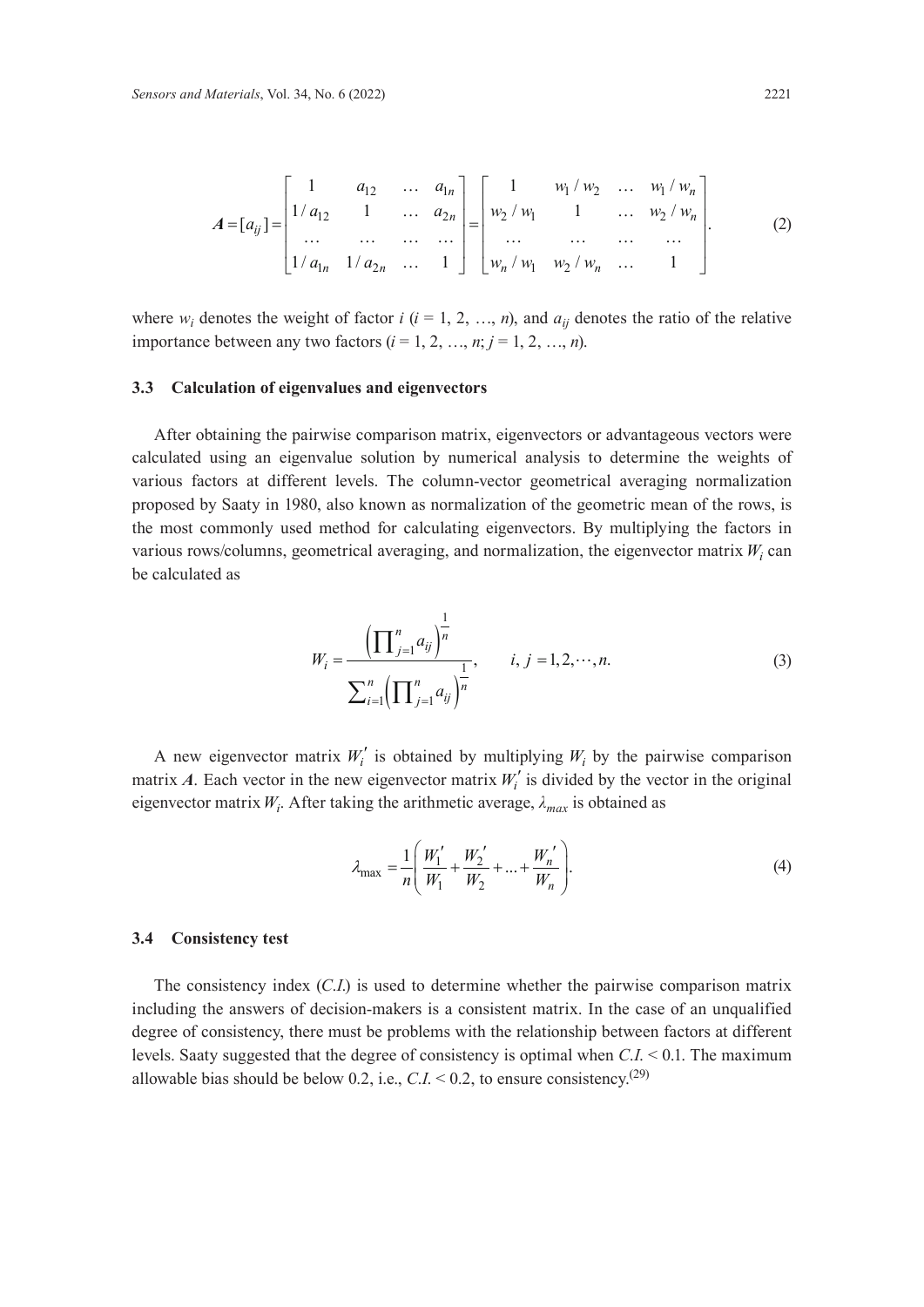#### **A. Consistency index (***C.I.***)**

*C*.*I*. can be calculated as

$$
C.I. = \frac{\lambda_{\text{max}} - n}{n - 1},\tag{5}
$$

where  $\lambda_{max}$  is the maximum eigenvalue of matrix *A* and *n* is the number of the evaluation factors.

If  $C.I. = 0$ , then the judgment of the relative importance degrees of *n* factors under a single criterion is completely consistent; if  $C.I. > 0$ , the decision-makers or experts have inconsistent judgments. Saaty suggested that *C*.*I*. < 0.1 is optimal and that the maximum allowable bias should be *C.I.* <  $0.2$ .<sup>(31)</sup>

For matrices with the same orders, the ratio of *C*.*I*. to the average random consistency index (*R*.*I*.) is referred to as the consistency ratio (*C*.*R*.):

$$
C.R. = \frac{C.I.}{R.I.}.\tag{6}
$$

*C*.*R*. < 0.1 indicates a satisfactory degree of consistency. For the positive inverse matrix generated on the basis of evaluation scales 1–9, different values of *C*.*I*. correspond to different ranks, also known as the *R*.*I*. In Saaty's study, different *R*.*I*. values were used to calculate matrices of different orders, e.g., a matrix of order four can be calculated using the *R*.*I*. value of 0.90 found in Table 4. The higher the order, the higher the tolerance error value.

# **B. Determination of optimal supplier of environment monitoring equipment for tunnel construction**

After the judgments of experts on the evaluation dimension and criterion weights satisfying the consistency requirements, the weight combined with each scheme can be used to determine the priority index (*P*.*I*.) of each scheme in each evaluation index. *P*.*I*. can be calculated as follows from the weights  $(W_i)$  and the scores of various schemes relative to various indexes  $(X_{ij})$  through simple weighting:

$$
P.I. = \sum_{j=1}^{n} W_i * X_{ij}.
$$
\n(7)

#### **4. Results and Discussion**

The primary purpose of a safety monitoring system for all structures under construction and in operation is to ensure the safety of buildings, personnel, and properties in, outside, and around

Table 4 *R*.*I.* values.

| Order 1 2 3 4 5 6 7 8 9                                                         |  |  |  |  |  | 10 11 12 13 |  |  |
|---------------------------------------------------------------------------------|--|--|--|--|--|-------------|--|--|
| R.I. 0.00 0.00 0.58 0.90 1.12 1.24 1.32 1.41 1.45 1.49 1.51 1.48 1.56 1.57 1.58 |  |  |  |  |  |             |  |  |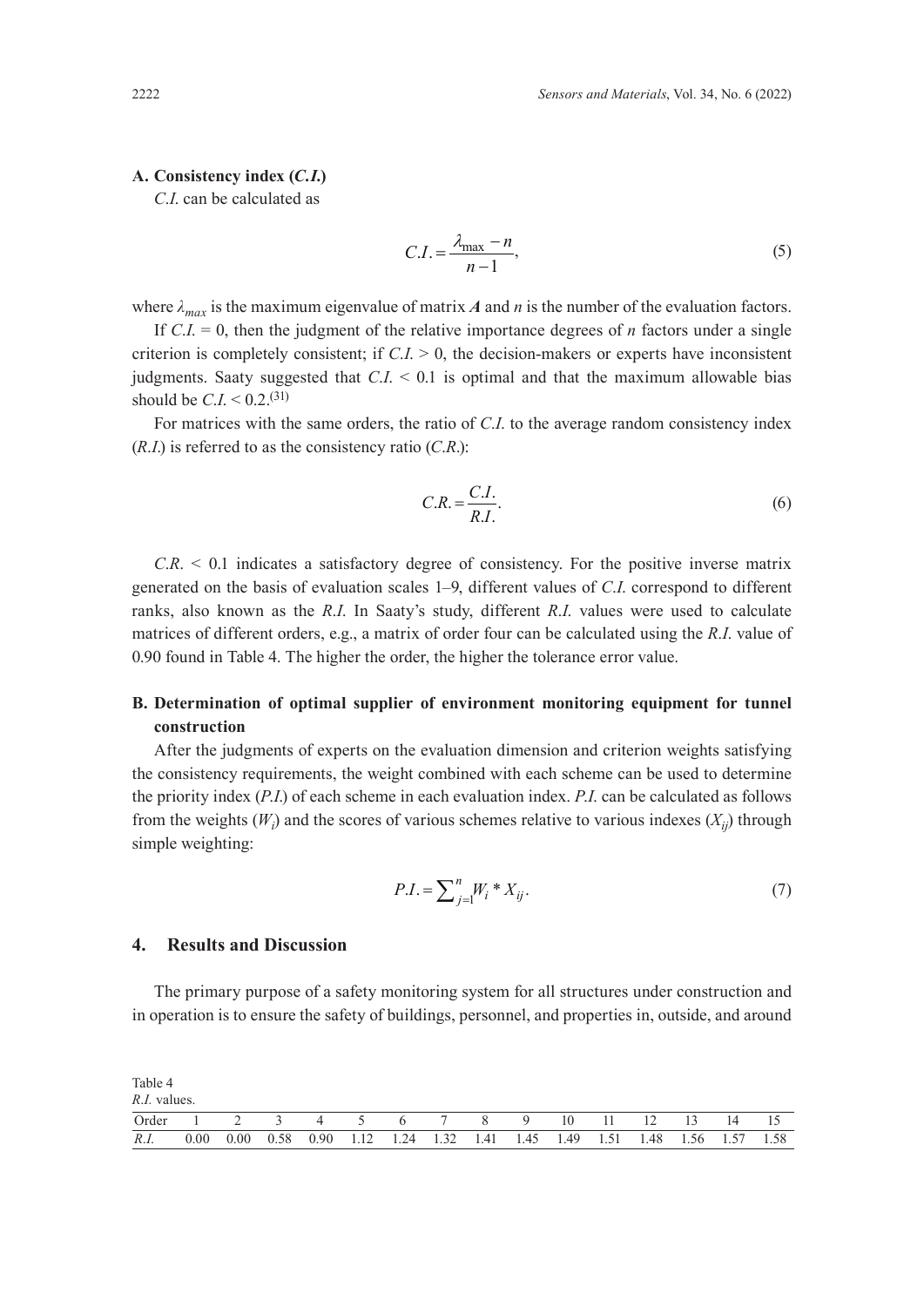the site. To comprehensively review the key factors of the monitoring system for tunnel construction, we established evaluation criteria for the procurement of environment monitoring equipment for tunnel construction and evaluated the procurement performance. The evaluation framework of the procurement was reviewed through monitoring feedback, enabling the project to meet both safety and economic objectives. The results of the analysis of evaluation dimensions and criteria are described below.

#### **4.1 Analysis results of evaluation dimensions and criteria**

By consulting engineering construction safety manuals and literature on practical construction disasters, we designed a questionnaire regarding evaluation dimensions and criteria for the procurement of environment monitoring equipment for tunnel construction through interviews with a total of 11 experts. The 11 experts consisted of four senior engineers, three people employed by the government to formulate safety regulation, and four academics specializing in construction environment operating safety. After pairwise comparison of four evaluation dimensions and 13 evaluation criteria, the values of *C*.*I*. and *C*.*R*. of different scales were calculated, and the results are shown in Table 5. These values are all below 0.1, suggesting that all dimensions can satisfy the consistency requirements.

| Dimension                                 | Weight | Ranking        | Evaluation criterion                                      | Weight | Ranking        | Overall<br>weight | Overall<br>ranking |
|-------------------------------------------|--------|----------------|-----------------------------------------------------------|--------|----------------|-------------------|--------------------|
|                                           |        |                | $C_1$ Product yield rate                                  | 0.21   | 3              | 0.090             | 3                  |
| $D_1$                                     | 0.43   | 1              | $C_2$ Sensor precision                                    | 0.31   | 1              | 0.131             | 1                  |
| Quality evaluation                        |        |                | $C_3$ Safety and stability                                | 0.29   | 2              | 0.125             | 2                  |
|                                           |        |                | $C_4$ Sensing speed                                       | 0.19   | 4              | 0.082             | 5                  |
| D <sub>2</sub>                            |        |                | $C_5$ Emergency delivery<br>capability                    | 0.24   | 3              | 0.046             | 12                 |
| Delivery time                             | 0.19   | 3              | $C_6$ Contractual capability                              | 0.41   | 1              | 0.078             | 6                  |
| evaluation                                |        |                | $C_7$ Reaction capability to<br>order change              | 0.35   | $\overline{2}$ | 0.067             | 8                  |
|                                           | 0.17   | $\overline{4}$ | $C_8$ Payment method of<br>purchaser                      | 0.35   | $\overline{2}$ | 0.060             | 10                 |
| $D_3$<br>Cost evaluation                  |        |                | $C_9$ Negotiation space for<br>purchase quantity          | 0.21   | 3              | 0.036             | 13                 |
|                                           |        |                | $C_{10}$ Quotation<br>competitiveness                     | 0.44   | 1              | 0.075             | 7                  |
|                                           |        |                | $C_{11}$ Crisis management<br>capability                  | 0.42   | 1              | 0.088             | 4                  |
| $D_4$<br>Management<br>control evaluation | 0.21   | $\overline{2}$ | $C_{12}$ Capability of dealing<br>with defective products | 0.31   | $\overline{2}$ | 0.065             | 9                  |
|                                           |        |                | $C_{13}$ Customer complaint<br>handling capability        | 0.27   | 3              | 0.057             | 11                 |

Table 5 Analysis results of different evaluation dimensions and criteria.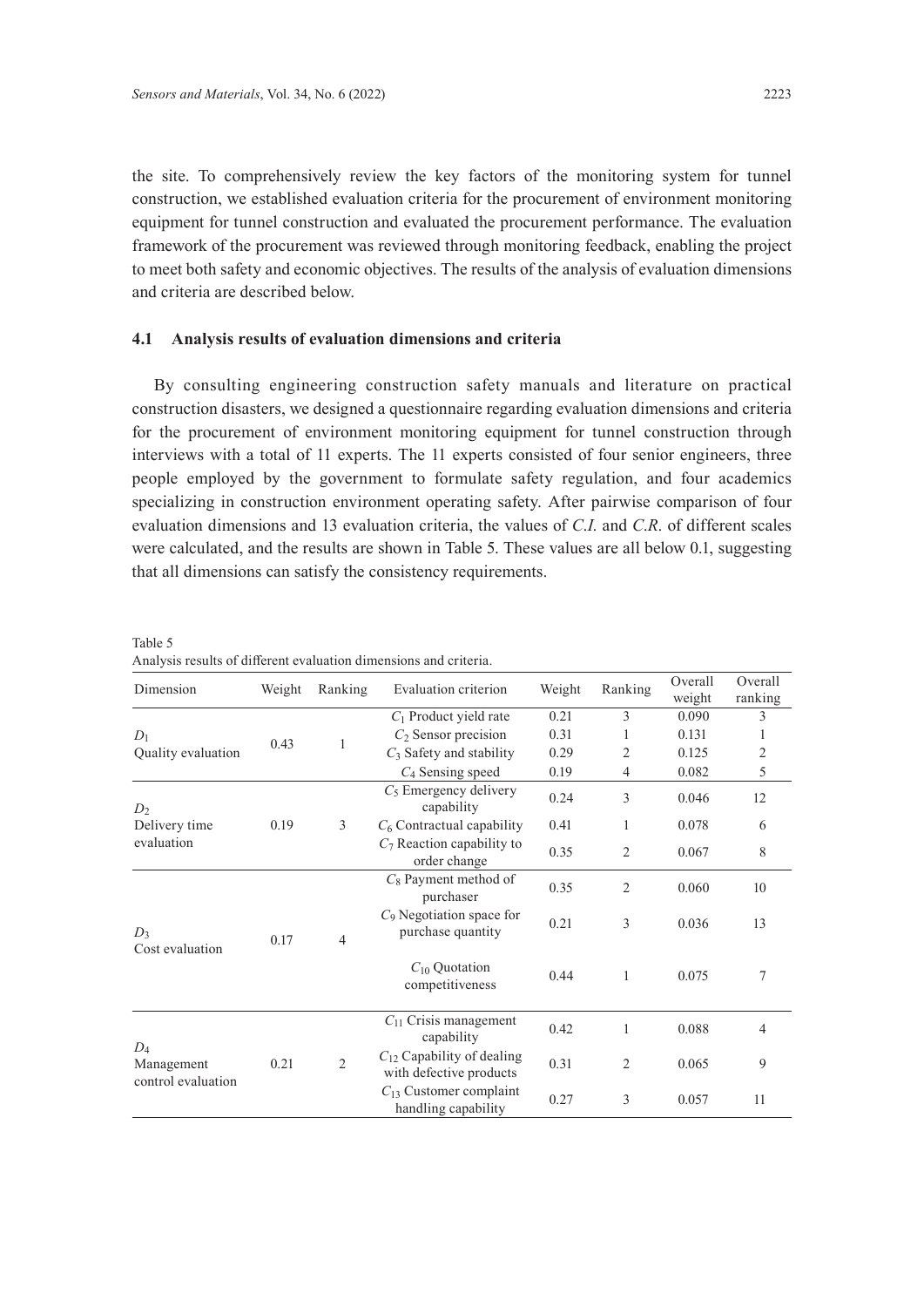In general, calculating the cost of environment monitoring equipment for tunnel construction involves many factors, including the required materials, devices, and labor. Although the designers are familiar with structural mechanics, building design, and price evaluation methods, they do not sufficiently consider the safety design during construction. Most projector organizers still adopt the principle of lowest-quotation competitive bidding. Accordingly, expenditure on health and safety is usually cut. In other words, bidders can reduce construction costs and win bids by offering a low price, which reduces the construction health and safety budget compiled by the original project sponsor. Expenditure on health and safety may even be misappropriated for other purposes during the construction.

This study focuses on the evaluation of the procurement of environment monitoring equipment for tunnel construction. The analysis results showed that the quality evaluation  $(D_1)$ , with a weight of 0.43, was the most important evaluation dimension, followed by the management control evaluation  $(D_4)$  with a weight of 0.21, the delivery time evaluation  $(D_2)$  with a weight of 0.19, and finally, the cost evaluation  $(D_3)$  with a weight of 0.17. From the dimension weight analysis, it was concluded that quality has the greatest importance when purchasing environment monitoring equipment for tunnel construction.

According to our research results, the evaluation and selection of suppliers of environment monitoring equipment for tunnel construction should be based on the quality and management of sensing systems as priority factors, rather than cost. In terms of evaluation criteria, sensor precision  $(C_2)$  is the most important with a weight of 0.131, followed by safety and stability  $(C_3)$ with a weight of 0.125 and the product yield rate  $(C_1)$  with a weight of 0.09. Sensing equipment with high precision and high safety and stability should be given top priority.

# **4.2 Empirical evaluation of suppliers of environment monitoring equipment for tunnel construction**

To verify the applicability of the proposed evaluation indicator mode, we adopted the contracting approach in tunnel engineering and selected three suppliers of environment monitoring equipment for tunnel construction based on the established evaluation model and the weights of various evaluation criteria. The evaluation scales of priorities were calculated using the overall weights of the hierarchical evaluation criteria and validated by the decisions of the expert group. Table 6 lists the priority ranking of the suppliers of environment monitoring equipment for tunnel construction.

According to overall empirical ranking results, we found that supplier B has the highest ranking, followed by supplier C and supplier A. The expert group made an objective and fair selection based on the overall weights of various criteria, and the ranking results were not influenced by the price. Based on the feedback from the 11 experts, it is recommended that the suppliers of environment monitoring equipment that can best satisfy the requirements within the construction budget are selected. Under the premise of ensuring the functions and quality of environment monitoring equipment, the procurement should meet the safety and quality specifications of the construction operation. With the help of a group of experts, the most suitable supplier for organizers of engineering projects can be determined after an evaluation meeting and procedure based on the evaluation criteria established in this study.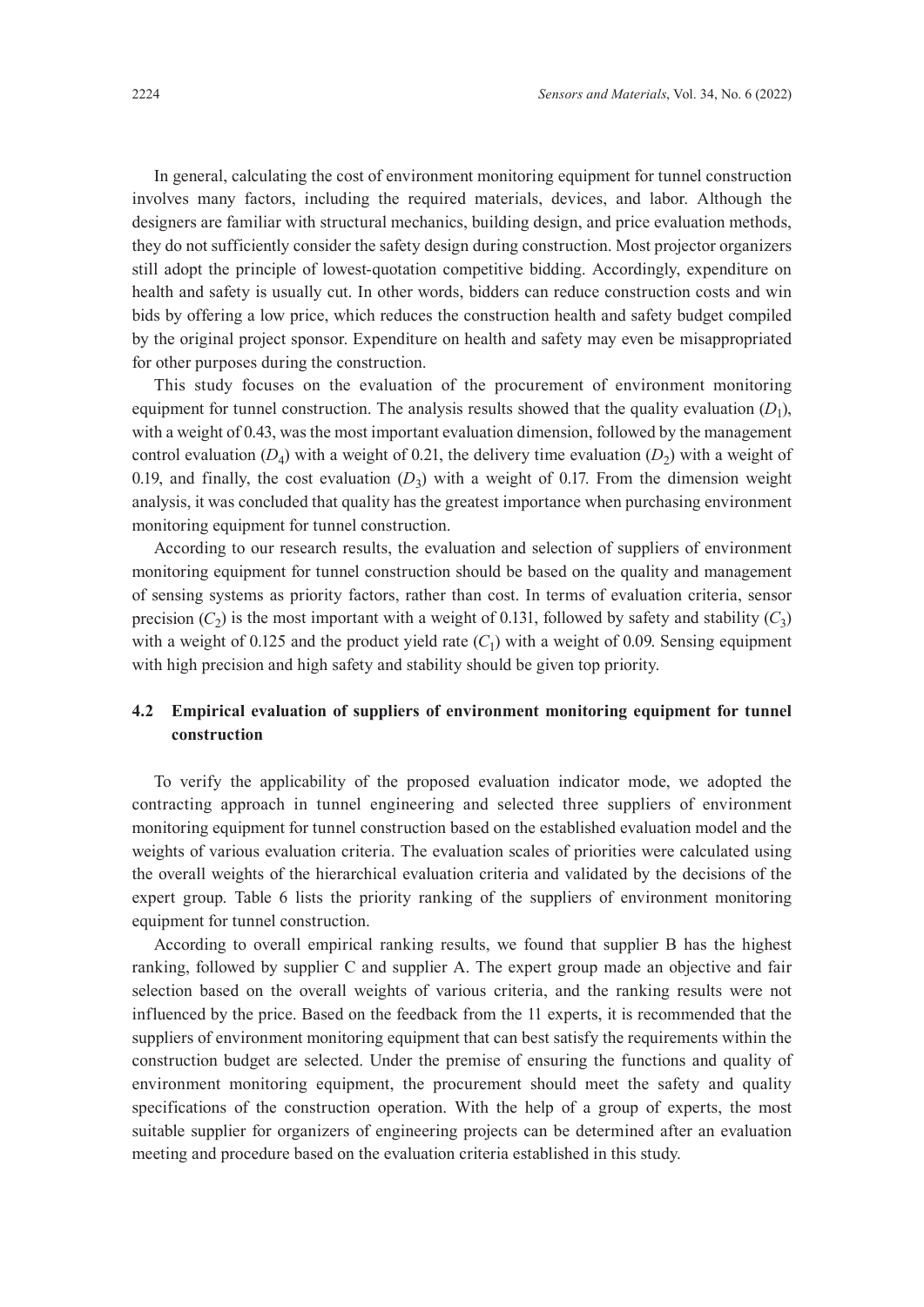| Evaluation criterion                                      | Weight                                                                                                     | Supplier A | Supplier B | Supplier C |
|-----------------------------------------------------------|------------------------------------------------------------------------------------------------------------|------------|------------|------------|
| $C_1$ Product yield rate                                  | 0.090                                                                                                      | 0.025      | 0.037      | 0.028      |
| $C_2$ Sensor precision                                    | 0.131                                                                                                      | 0.036      | 0.051      | 0.044      |
| $C_3$ Safety and stability                                | 0.125                                                                                                      | 0.024      | 0.055      | 0.046      |
| $C_4$ Sensing speed                                       | 0.082                                                                                                      | 0.024      | 0.032      | 0.025      |
| $C_5$ Emergency delivery<br>capability                    | 0.046                                                                                                      | 0.014      | 0.016      | 0.016      |
| $C_6$ Contractual capability                              | 0.078                                                                                                      | 0.025      | 0.023      | 0.030      |
| $C_7$ Reaction capability to<br>order change              | 0.067                                                                                                      | 0.022      | 0.021      | 0.024      |
| $C_8$ Payment method of<br>purchaser                      | 0.060                                                                                                      | 0.025      | 0.013      | 0.023      |
| $C_9$ Negotiation space for<br>purchase quantity          | 0.036                                                                                                      | 0.015      | 0.010      | 0.010      |
| $C_{10}$ Quotation<br>competitiveness                     | 0.075<br>0.034<br>0.088<br>0.017<br>capability<br>0.065<br>0.014<br>0.057<br>0.013<br>0.288<br><i>P.I.</i> | 0.027      | 0.014      |            |
| $C_{11}$ Crisis management                                |                                                                                                            |            | 0.037      | 0.034      |
| $C_{12}$ Capability of dealing<br>with defective products |                                                                                                            |            | 0.025      | 0.026      |
| $C_{13}$ Customer complaint<br>handling capability        |                                                                                                            |            | 0.018      | 0.026      |
|                                                           |                                                                                                            |            | 0.365      | 0.347      |
|                                                           |                                                                                                            |            |            |            |

Table 6 Empirical evaluation results of suppliers.

#### **5. Conclusions**

In this study, to evaluate the procurement of environment monitoring equipment for tunnel construction, we established an objective and fair hierarchical evaluation structure based on the properties of sensing equipment, in which four evaluation dimensions and 13 evaluation criteria were defined. The established hierarchical structure also includes evaluation contents in the procurement of public construction that are systematic and complete and can assist in the practical evaluation and selection of suppliers. Three suppliers on the market were evaluated on various criteria by pairwise comparison. Then, the scores of various criteria for the three suppliers were calculated, avoiding the difficulties in judgment based on the direct scoring of various criteria during procurement. The established hierarchical structure can be used to evaluate and select suppliers of environment monitoring equipment for tunnel construction. The weights of various dimensions and criteria can be adjusted in different cases according to the different opinions of the group of experts. The findings and contributions of the study are as follows:

- A. AHP has a wide range of applications in the selection of suppliers but has rarely been used to select suppliers of environment monitoring equipment for tunnel construction in governmental units. Therefore, the results of this study can serve as important guidelines for purchasers in public engineering units regarding the selection of suppliers.
- B. The hierarchy in this study is not completely in accordance with the criteria defined in the literature. It added novel sensor technologies and improvements to previous construction disaster cases. The attributes in this study have different reference values. The weights of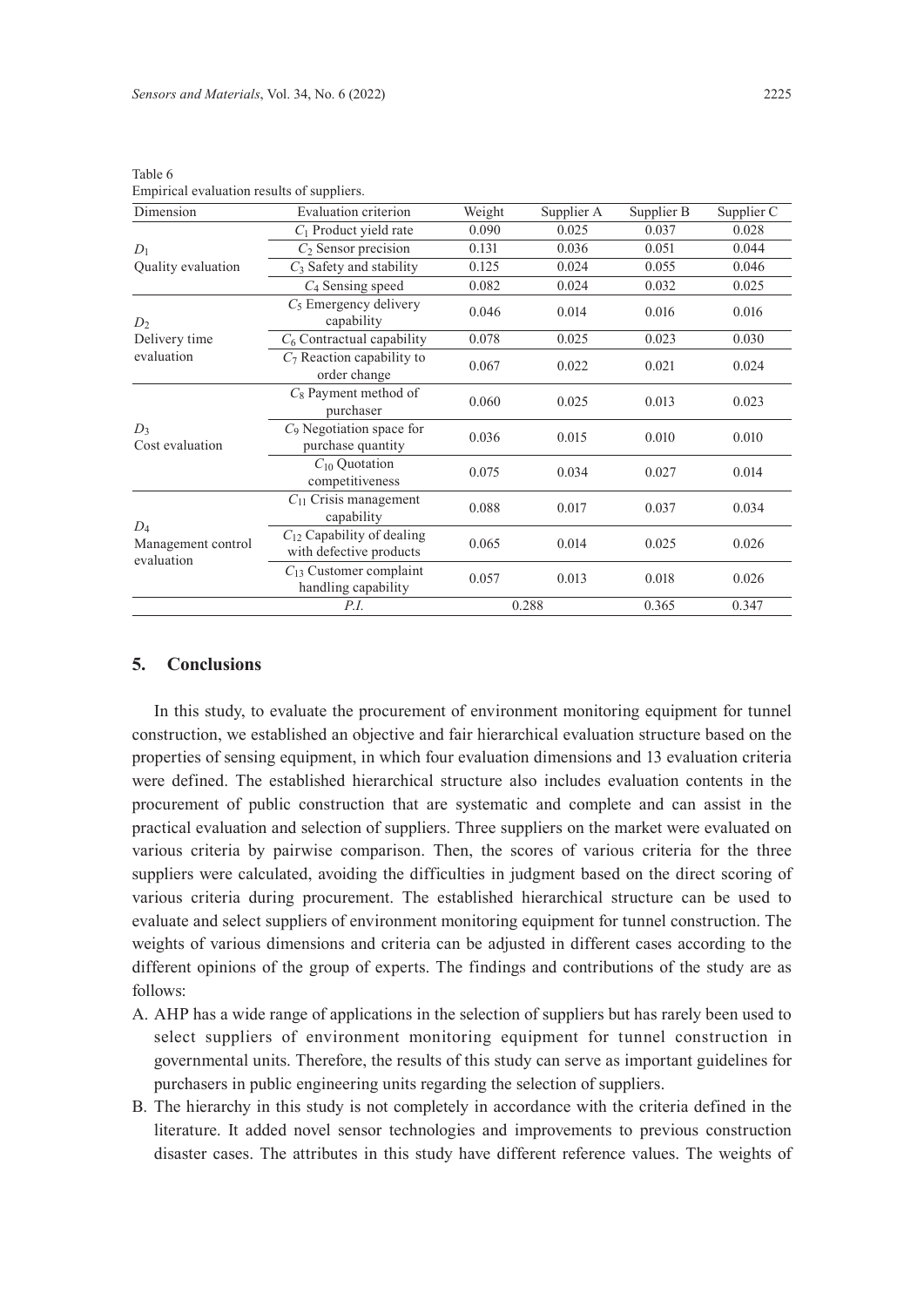each dimension and the whole hierarchy were calculated to determine the priority of different supplier schemes appropriate for governmental units.

- C. The established supplier evaluation table and the weighted scoring table were empirically validated and can be used as references in future procurement to avoid unfairness in selection.
- D. Environment monitoring equipment for tunnel construction is important for worker safety. Suppliers who can provide precise, safe, and stable sensing equipment should be preferred for procurement. Field construction can be improved on the basis of detection results, thereby ensuring a healthy and safe operating environment for workers and improving the competitiveness of companies.

# **Acknowledgments**

This work was supported by the Humanities and Social Sciences Foundation of the Chinese Ministry of Education (Grant No. 20YJAGAT002)

#### **References**

- 1 H. Yoshimatsu and S. Abe: Landslides **3** (2006) 149.<https://doi.org/10.1007/s10346-005-0031-y>
- 2 P. Chaudhary, S. K. Chhetri, K. M. Joshi, B. M. Shrestha, and P. Kayastha: Soc.-Econom. Planning Sci. **53** (2016) 60. <https://doi.org/10.1016/j.seps.2015.10.001>
- 3 B. Wu, H. Chen, W. Huang, and G. Meng: Ma. Problems Eng. **2021** (2021) 6661609. [https://doi.](https://doi.org/10.1155/2021/6661609) [org/10.1155/2021/6661609](https://doi.org/10.1155/2021/6661609)
- 4 Z.-Y. Yang, C.-W. Chou, W.-C. Lin, W.-C. Chen, and C.-M. Shu: Sens. Mater. **32** (2020) 2247. [https://doi.](https://doi.org/10.18494/SAM.2020.2882) [org/10.18494/SAM.2020.2882](https://doi.org/10.18494/SAM.2020.2882)
- 5 Y. Kuo, T. Yang, and G.-W. Huang: Comput. Ind. Eng. **55** (2008) 80.<https://doi.org/10.1016/j.cie.2007.12.002>
- 6 W.-L. Hsu, F.-M. Tsai, and Y.-C. Shiau: Microsyst. Technol. **27** (2021) 1051. [https://doi.org/10.1007/s00542-018-](https://doi.org/10.1007/s00542-018-4023-y) [4023-y](https://doi.org/10.1007/s00542-018-4023-y)
- 7 E. E. C. Osorio, M. S. Seo, and H. H. Yoo: Sens. Mater. **32** (2020) 3835.<https://doi.org/10.18494/SAM.2020.2908>
- 8 Q. Liu, W. Nie, Y. Hua, L. Jia, C. Li, H. Ma, C. Wei, C. Liu, W. Zhou, and H. Peng: Adv. Powder Technol. **30** (2019) 2059. <https://doi.org/10.1016/j.apt.2019.06.019>
- 9 W.-L. Hsu, C.-Y. Ho, C.-K. Liang, Y.-C. Shiau, H.-N. Hsieh, and S.-C. Lai: Sens. Mater. **31** (2019) 3465. [https://](https://doi.org/10.18494/SAM.2019.2482) [doi.org/10.18494/SAM.2019.2482](https://doi.org/10.18494/SAM.2019.2482)
- 10 W.-F. Cheung, T.-H. Lin, and Y.-C. Lin: Sensors **18** (2018).<https://doi.org/10.3390/s18020436>
- 11 S. O. Cheung, K. K. W. Cheung, and H. C. H. Suen: J. Saf. Res. **35** (2004) 159. [https://doi.org/10.1016/j.](https://doi.org/10.1016/j.jsr.2003.11.006) [jsr.2003.11.006](https://doi.org/10.1016/j.jsr.2003.11.006)
- 12 R. Kanan, O. Elhassan, and R. Bensalem: Autom. Constr. **88** (2018) 73. [https://doi.org/10.1016/j.](https://doi.org/10.1016/j.autcon.2017.12.033) [autcon.2017.12.033](https://doi.org/10.1016/j.autcon.2017.12.033)
- 13 I. Awolusi, E. Marks, and M. Hallowell: Autom. Constr. **85** (2018) 96. [https://doi.org/10.1016/j.](https://doi.org/10.1016/j.autcon.2017.10.010) [autcon.2017.10.010](https://doi.org/10.1016/j.autcon.2017.10.010)
- 14 U.-K. Lee, J.-H. Kim, H. Cho, and K.-I. Kang: Autom. Constr. **18** (2009) 258. [https://doi.org/10.1016/j.](https://doi.org/10.1016/j.autcon.2008.08.002) [autcon.2008.08.002](https://doi.org/10.1016/j.autcon.2008.08.002)
- 15 G. W. Dickson: J. Purchasing **2** (1966) 5. <https://doi.org/10.1111/j.1745-493X.1966.tb00818.x>
- 16 A. Ansari and B. Modarress: Int. J. Prod. Res. **26** (1988) 19. <https://doi.org/10.1080/00207548808947838>
- 17 J. O'Shaughnessy and N. J. O'Shaughnessy: J. Macromarketing **20** (2000) 56. [https://doi.](https://doi.org/10.1177/0276146700201006) [org/10.1177/0276146700201006](https://doi.org/10.1177/0276146700201006)
- 18 J. M. Browning, N. B. Zabriskie, and A. B. Huellmantel: J. Purchasing Mater. Manage. 19 (1983) 19. [https://doi.](https://doi.org/10.1111/j.1745-493X.1983.tb00071.x) [org/10.1111/j.1745-493X.1983.tb00071.x](https://doi.org/10.1111/j.1745-493X.1983.tb00071.x)
- 19 Z. Chen, X. Ming, T. Zhou, and Y. Chang: Appl. Soft Comput. **87** (2020) 106004. [https://doi.org/10.1016/j.](https://doi.org/10.1016/j.asoc.2019.106004) [asoc.2019.106004](https://doi.org/10.1016/j.asoc.2019.106004)
- 20 E. Adams and R. Fagot: Syst. Res. **4** (1959) 1. <https://doi.org/10.1002/bs.3830040102>